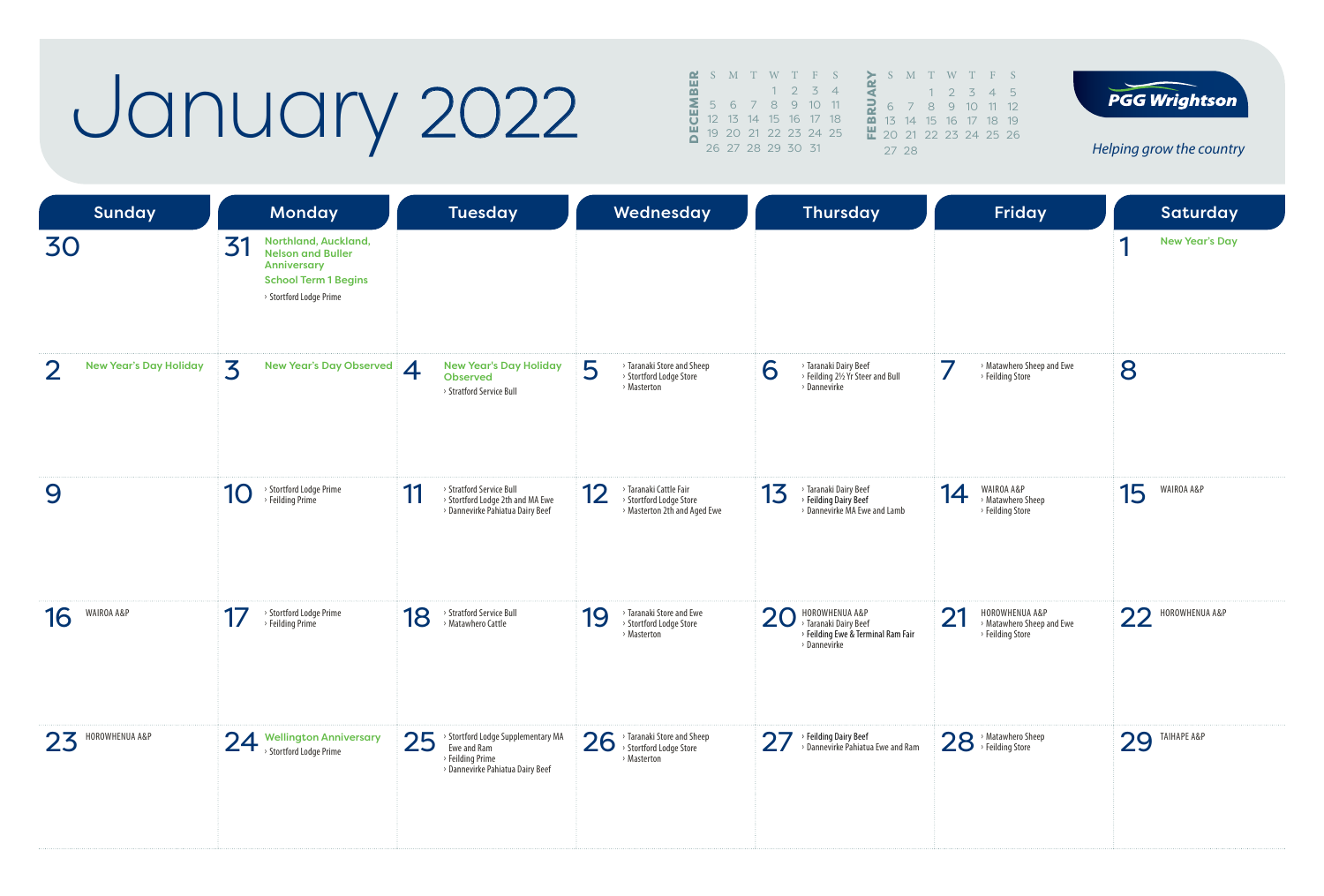### February 2022

|   | S M T W T F S       |  |                      |  |  | $\equiv$ S M |  |
|---|---------------------|--|----------------------|--|--|--------------|--|
|   | 30 31               |  |                      |  |  |              |  |
| = | $2 \times 3$        |  | 4 5 6 7 8            |  |  |              |  |
|   | 9 10 11 12 13 14 15 |  |                      |  |  | 13, 14       |  |
|   |                     |  | 16 17 18 19 20 21 22 |  |  | 20.21        |  |
|   |                     |  | 23 24 25 26 27 28 29 |  |  | 27 28        |  |
|   |                     |  |                      |  |  |              |  |





| <b>Sunday</b>            | Monday                                            | Tuesday                                                                   | Wednesday                                                                                                                           | Thursday                                                     | Friday                                                                                                 | Saturday            |
|--------------------------|---------------------------------------------------|---------------------------------------------------------------------------|-------------------------------------------------------------------------------------------------------------------------------------|--------------------------------------------------------------|--------------------------------------------------------------------------------------------------------|---------------------|
|                          |                                                   | 1                                                                         | $\overline{2}$<br>> Taranaki Store and Sheep<br>> Stortford Lodge Store<br>> Masterton                                              | 3<br>DANNEVIRKE A&P<br>> Taranaki Dairy Beef<br>> Dannevirke | DANNEVIRKE A&P<br>4<br>> Matawhero Sheep<br>> Feilding Store                                           | 5<br>DANNEVIRKE A&P |
| <b>Waitangi Day</b><br>6 | 7<br><b>Waitangi Day Observed</b>                 | 8<br>> Feilding Prime<br>> Glenbrae Wiltshire Ewe and Lamb,<br>Porangahau | > Taranaki Cattle Fair<br>9<br>> Stortford Lodge Store<br>> Masterton 2nd Ewe and Flock Ram                                         | > Feilding Dairy Beef<br>> Dannevirke 2½ and 1½ Steer<br>10  | > Matawhero Sheep<br>11<br>> Feilding Store<br>> Feilding Supplementary Ewe and<br>All Breeds Ram Fair | 12                  |
| 13                       | > Stortford Lodge Prime<br>14<br>> Feilding Prime | 15<br>> Matawhero Cattle                                                  | > Taranaki Store and Sheep<br>16<br>> Stortford Lodge Store<br>> Masterton                                                          | 17<br>> Taranaki Dairy Beef<br>> Dannevirke                  | > Matawhero Sheep<br>18<br>> Feilding Store                                                            | WAIMARINO A&P<br>19 |
| 20 MASTERTON A&P         | > Stortford Lodge Prime<br>21<br>> Feilding Prime | 22                                                                        | 23<br>> Kikitangeo Romney Ewe Flock<br>Dispersal, Wellsford<br>> Taranaki Store and Sheep<br>> Stortford Lodge Store<br>> Masterton | 24 > Wairoa Cattle<br>> Feilding Dairy Beef<br>> Dannevirke  | 25 > Matawhero Sheep                                                                                   | 26                  |
| 27                       | 28 > Stortford Lodge Prime                        |                                                                           |                                                                                                                                     |                                                              |                                                                                                        |                     |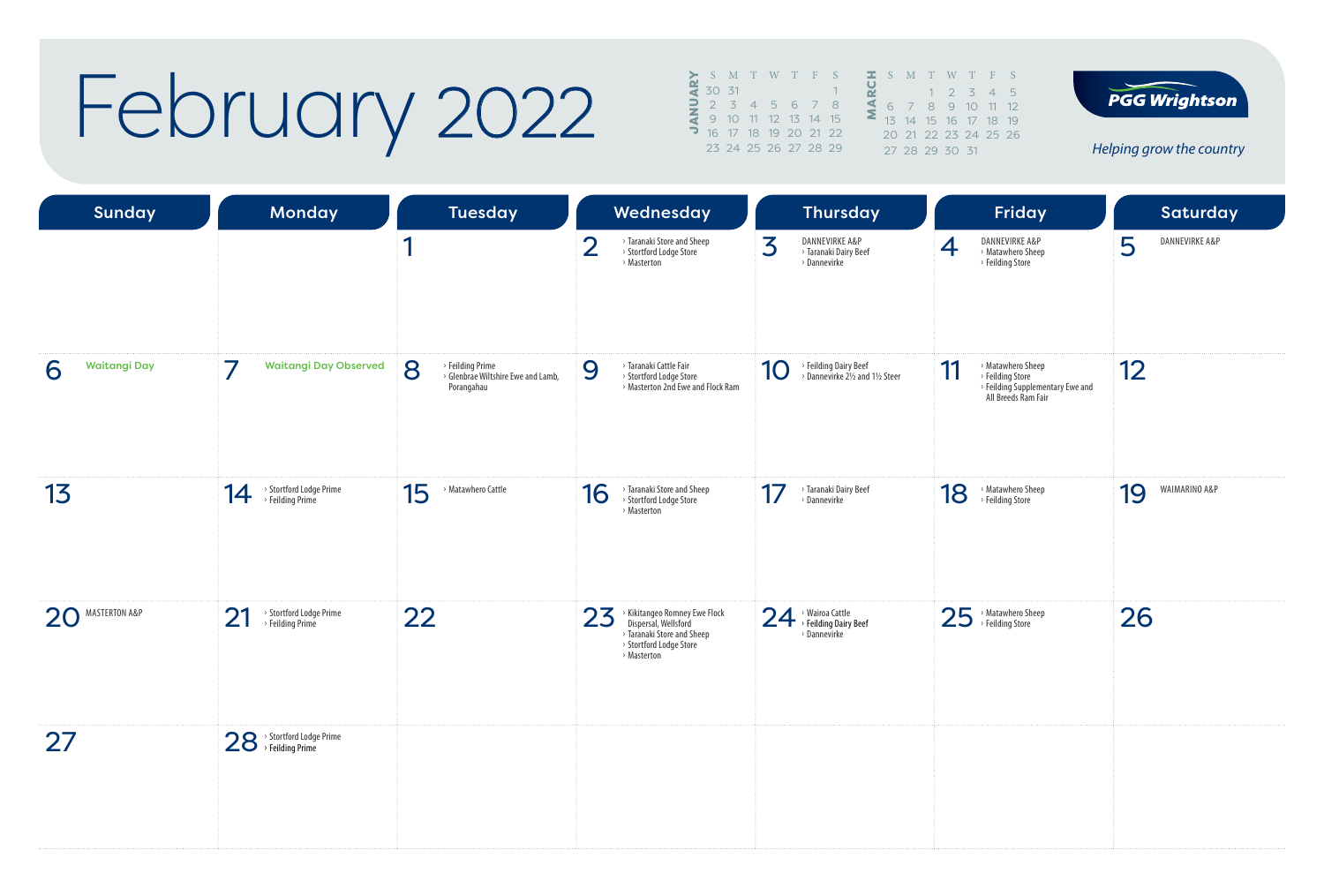### March 2022

|            |                               |  | S M T W T F S        |  | $\mathcal{S}$  |  |
|------------|-------------------------------|--|----------------------|--|----------------|--|
|            |                               |  | $1 \t2 \t3 \t4 \t5$  |  |                |  |
| <b>BRU</b> |                               |  | 6 7 8 9 10 11 12     |  | $\overline{z}$ |  |
|            |                               |  | 13 14 15 16 17 18 19 |  | 1 <sup>O</sup> |  |
|            | <u>뿐</u> 20 21 22 23 24 25 26 |  |                      |  | 17             |  |
|            | 27 28                         |  |                      |  | 24             |  |





| <b>Sunday</b> | <b>Monday</b>                                                                                       | <b>Tuesday</b>                                               | Wednesday                                                                                                                                                            | <b>Thursday</b>                                                                                                       | Friday                                                                                  | <b>Saturday</b>                                |
|---------------|-----------------------------------------------------------------------------------------------------|--------------------------------------------------------------|----------------------------------------------------------------------------------------------------------------------------------------------------------------------|-----------------------------------------------------------------------------------------------------------------------|-----------------------------------------------------------------------------------------|------------------------------------------------|
|               | > Stortford Lodge Prime<br>> Feilding Prime                                                         | ◀<br>> Inglewood Dairy<br>> Stortford Lodge Weaner Steer     | $\overline{2}$<br>> Taranaki Store and Sheep<br>> Stortford Lodge Weaner Bull and<br>Heifer<br>> Masterton                                                           | 3<br>> Taranaki Dairy Beef<br>> Dannevirke                                                                            | > Matawhero Sheep<br>$\overline{4}$<br>> Feilding Store                                 | 5                                              |
| 6             | 7<br>> Stortford Lodge Prime<br>> Feilding Prime                                                    | 8<br>> Inglewood Dairy<br>> Masterton Weaner Steer and Bull  | > Taranaki Cattle Fair<br>9<br>> Stortford Lodge Store<br>> Masterton Weaner Heifer                                                                                  | 10<br>> Dannevirke                                                                                                    | 11<br>> Matawhero Sheep<br>> Feilding Store                                             | 12                                             |
| 13            | <b>Taranaki Anniversary</b><br>14<br>> Stortford Lodge Prime<br>> Feilding Prime<br>> Feilding Calf | 15<br>> Matawhero Cattle<br>> Inglewood Dairy                | > Taranaki Store and Sheep<br>16<br>> Stortford Lodge Store<br>> Masterton                                                                                           | CENTRAL DISTRICT FIELD DAYS,<br>17<br>FEILDING<br>> Taranaki 1st Run Weaner<br>> Feilding Weaner Fair<br>> Dannevirke | 18<br>CENTRAL DISTRICT FIELD DAYS,<br>FEILDING<br>> Matawhero Sheep<br>> Feilding Store | CENTRAL DISTRICT FIELD DAYS,<br>19<br>FEILDING |
| 20            | 21<br><b>Otago Anniversary</b><br>> Stortford Lodge Prime<br>> Feilding Prime<br>> Feilding Calf    | 22<br>> Inglewood Dairy                                      | > Taranaki Store and Sheep<br>23<br>> Stortford Lodge Store<br>> Masterton                                                                                           | 24 > Feilding Weaner Fair                                                                                             | 25<br>> Matawhero Sheep<br>> Feilding Store                                             | 26                                             |
| 27            | 28 > Stortford Lodge Prime<br>> Feilding Calf                                                       | > Matawhero Weaner Steer and Bull<br>29<br>> Inglewood Dairy | 30<br>> Matawhero Weaner Heifer and Older<br>Cattle<br>> Feilding Weaner Fair<br>> Taranaki Store and Sheep<br>> Stortford Lodge Cow and Adult Cattle<br>> Masterton | 31<br>> Wairoa Weaner<br>> Taranaki Dairy Beef<br>> Dannevirke Weaner Fair                                            |                                                                                         |                                                |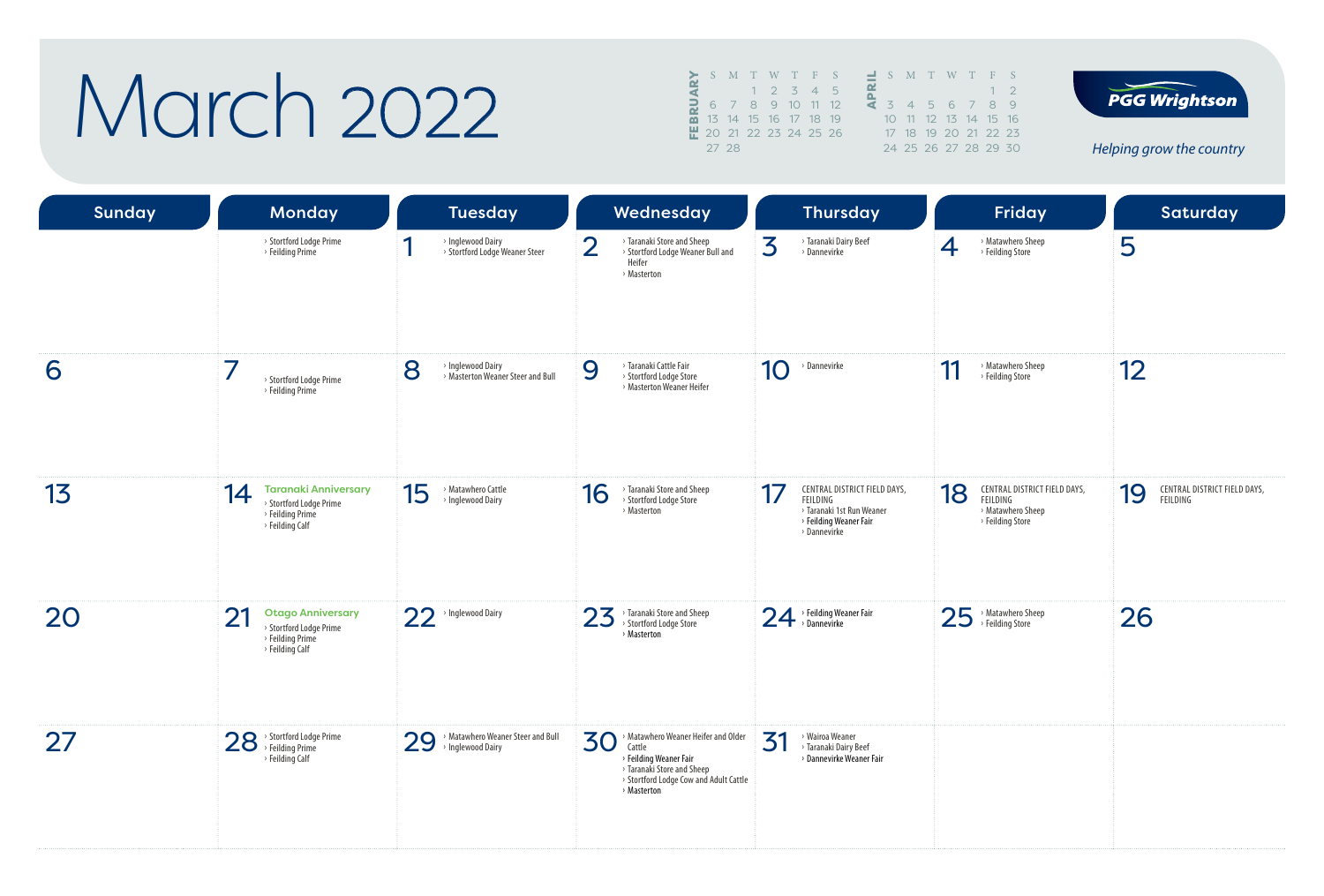## April 2022

|  |  |                | S M T W T F S        |      |   |    |
|--|--|----------------|----------------------|------|---|----|
|  |  |                | $1 \t2 \t3 \t4$      | $-5$ | 5 |    |
|  |  |                | 6 7 8 9 10 11 12     |      |   |    |
|  |  |                | 13 14 15 16 17 18 19 |      |   | 15 |
|  |  |                | 20 21 22 23 24 25 26 |      |   | フフ |
|  |  | 27 28 29 30 31 |                      |      |   |    |
|  |  |                |                      |      |   |    |





| Sunday                           | <b>Monday</b>                                                                                                     | <b>Tuesday</b>                                                                                                                                     | Wednesday                                                                                                                                                     | <b>Thursday</b>                                                                      | Friday                                      | Saturday       |
|----------------------------------|-------------------------------------------------------------------------------------------------------------------|----------------------------------------------------------------------------------------------------------------------------------------------------|---------------------------------------------------------------------------------------------------------------------------------------------------------------|--------------------------------------------------------------------------------------|---------------------------------------------|----------------|
|                                  |                                                                                                                   |                                                                                                                                                    |                                                                                                                                                               |                                                                                      | > Matawhero Sheep<br>> Feilding Store       | $\overline{2}$ |
| <b>Daylight Saving Ends</b><br>3 | > Stortford Lodge Prime<br>4<br>> Feilding Prime<br>> Feilding Calf                                               | 5<br>> Inglewood Dairy<br>> Martinborough & Masterton Weaner<br>Steer and Bull                                                                     | > Taranaki Store and Sheep<br>6<br>> Stortford Lodge Store<br>> Feilding Weaner Steer and Bull<br>> Masterton<br>> Martinborough & Masterton Weaner<br>Heifer | 7<br>> Feilding Weaner Heifer<br>> Dannevirke                                        | 8<br>> Matawhero Sheep<br>> Feilding Store  | 9              |
| 10                               | > Taihape Hybrid and Red Stag<br>11<br>> Stortford Lodge Prime<br>$\rightarrow$ Feilding Prime<br>> Feilding Calf | 12<br>> Taihape Hybrid and Red Hind<br>> Matawhero Cattle<br>> Inglewood Dairy<br>> Stortford Lodge Weaner Steer<br>> Feilding Weaner Steer & Bull | 13<br>> Taranaki Cattle Fair<br>> Stortford Lodge Weaner Bull and Heifer<br>> Feilding Weaner Heifer<br>> Masterton                                           | <b>School Term 1 Ends</b><br>14<br>> Feilding Store<br>> Dannevirke Sheep and Cattle | 15<br><b>Good Friday</b>                    | 16             |
| 17                               | 18<br><b>Easter Monday</b>                                                                                        | 19<br><b>Southland Anniversary</b><br>> Inglewood Dairy<br>> Feilding Prime<br>> Feilding Calf                                                     | > Taranaki Store and Sheep<br>20<br>> Stortford Lodge Store<br>> Sue Brothers Weaner Fair, Feilding<br>> Masterton Weaner Fair                                | > Taranaki 2nd Run Weaner<br>21<br>> Feilding Weaner Fair<br>> Dannevirke            | 22 > Matawhero She<br>> Matawhero Sheep     | 23             |
| 24                               | 25 ANZAC Day                                                                                                      | 26<br>> Inglewood Dairy<br>> Feilding Prime<br>> Feilding Calf                                                                                     | 27<br>> East Coast Angus Bull Walk<br>> Taranaki Store and Sheep<br>> Stortford Lodge Store<br>> Feilding Weaner Steer and Bull<br>> Masterton                | 28 > East Coast Angus Bull Walk<br>> Dannevirke                                      | 29<br>> Matawhero Sheep<br>> Feilding Store | 30             |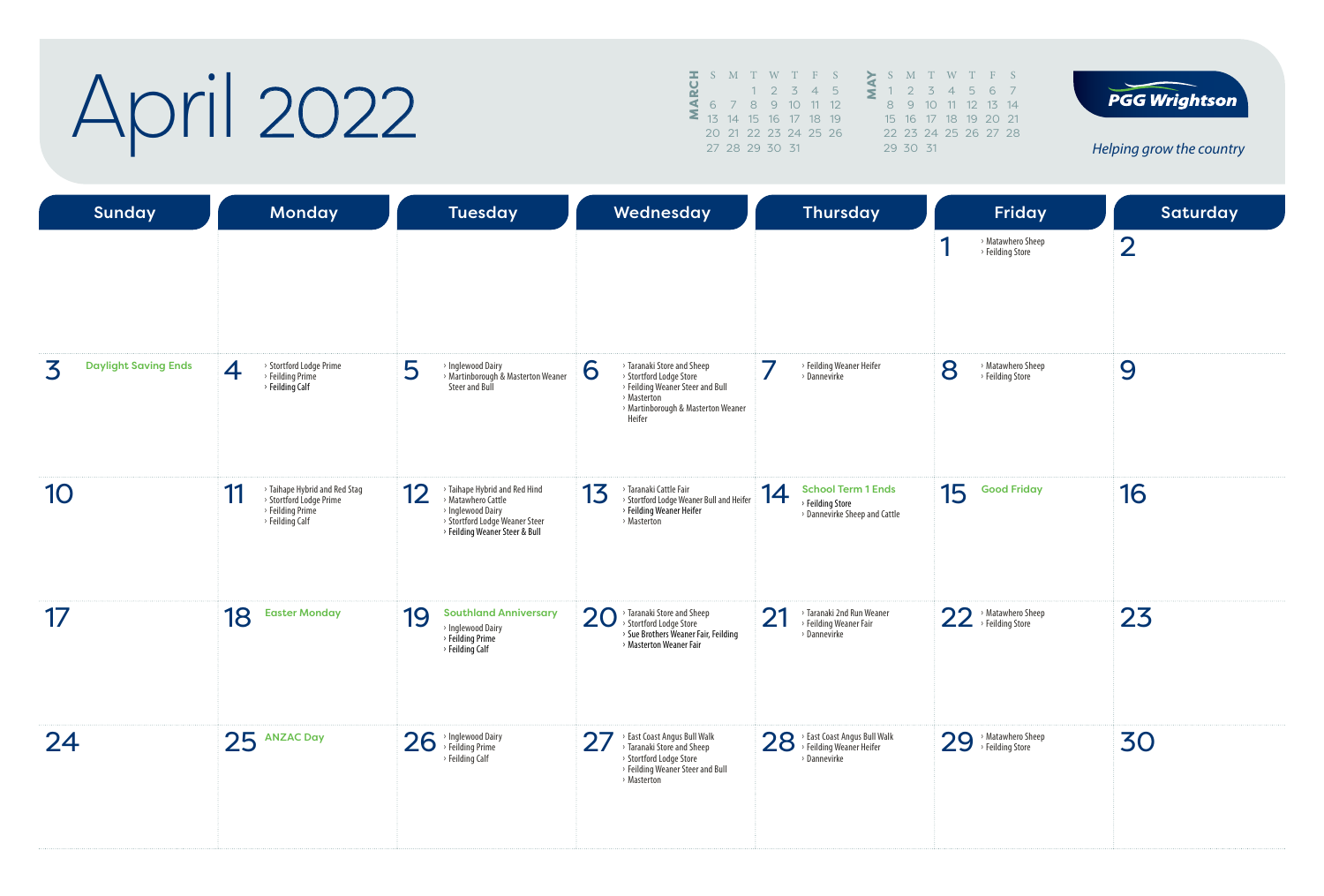May 2022

|  |  | $\blacksquare$ S M T W T F S |  |            |              | $\blacksquare$ S M T W T F S           |  |                 |  |
|--|--|------------------------------|--|------------|--------------|----------------------------------------|--|-----------------|--|
|  |  |                              |  | $1\quad 2$ |              |                                        |  | $1 \t2 \t3 \t4$ |  |
|  |  | 4 3 4 5 6 7 8 9              |  |            | $\mathbf{r}$ | 5 6 7 8 9 10 11                        |  |                 |  |
|  |  | 10 11 12 13 14 15 16         |  |            |              | 12    13    14    15    16    17    18 |  |                 |  |
|  |  | 17 18 19 20 21 22 23         |  |            |              | 19 20 21 22 23 24 25                   |  |                 |  |
|  |  | 24 25 26 27 28 29 30         |  |            |              | 26 27 28 29 30                         |  |                 |  |



| <b>Sunday</b> | <b>Monday</b>                                                                                                                                         | <b>Tuesday</b>                                                    | Wednesday                                                                                                                                                       | <b>Thursday</b>                                                                                                                                                                                               | Friday                                                                             | Saturday                                                                               |
|---------------|-------------------------------------------------------------------------------------------------------------------------------------------------------|-------------------------------------------------------------------|-----------------------------------------------------------------------------------------------------------------------------------------------------------------|---------------------------------------------------------------------------------------------------------------------------------------------------------------------------------------------------------------|------------------------------------------------------------------------------------|----------------------------------------------------------------------------------------|
|               | <b>School Term 2 Begins</b><br>> Stortford Lodge Prime<br>> Feilding Prime<br>> Feilding Calf                                                         | 3<br>> Inglewood Dairy                                            | > Taranaki Store and Sheep<br>4<br>> Stortford Lodge Cow and Adult Cattle<br>> Masterton                                                                        | 5<br>> Feilding Weaner Fair<br>> Dannevirke                                                                                                                                                                   | > Matawhero Sheep<br>6<br>> Feilding Store                                         | $\overline{7}$                                                                         |
| 8             | > Stortford Lodge Prime<br>9<br>> Feilding Prime<br>> Feilding Calf                                                                                   | > Matawhero Cattle<br>10<br>> Inglewood Dairy                     | > East Coast Hereford Bull Walk<br>11<br>> Taranaki Cattle Fair<br>> Stortford Lodge Store                                                                      | 12<br>> Feilding Cow<br>> Dannevirke                                                                                                                                                                          | > Matawhero Sheep<br>13<br>> Feilding Store                                        | 14                                                                                     |
| 15            | > Stortford Lodge Prime<br>16<br>> Feilding Prime<br>> Feilding Calf<br>> Manawatu Whanganui Angus Open Day                                           | 17<br>> Manawatu Whanganui Angus Open Day                         | > Taranaki Store and Sheep<br>18<br>> Stortford Lodge Store<br>> Masterton Cow<br>> Manawatu Whanganui Angus Open Day<br>> Central Wairarapa Hereford Bull Walk | > Inglewood Dairy<br>19<br>> Ruaview Angus and Simmental Bull,<br>Ohakune<br>> Okahu Hereford Bull, Raetihi - Private Treaty<br>> Feilding Weaner Fair<br>> Dannevirke<br>> Central Wairarapa Angus Bull Walk | 20 > Matawhero Sheep<br>> Inglewood Machinery<br>> Feilding Store                  | 21                                                                                     |
| 22            | > Gold Creek Simmental Bull, Gisborne<br>23<br>> Stortford Lodge Prime<br>> Feilding Prime<br>> Feilding Calf<br>> Kaimoa South Devon Bull, Eketahuna | 24<br>> Kerrah Simmental Bull, Wairoa                             | 25<br>> Taranaki Store and Sheep<br>> Stortford Lodge Store<br>> Masterton                                                                                      | > Central Hawke's Bay Angus Bull Walk<br>26<br>> Dannevirke Sheep and Cattle<br>> Feilding Cow                                                                                                                | 27<br>Matawhero Sheep<br>> Central Hawke's Bay Angus Bull Walk<br>> Feilding Store | 28                                                                                     |
| 29            | $\mathbf{3O}$ <sup>&gt;</sup> Stortford Lodge Prime                                                                                                   | 31<br>> Matawhero Cattle<br>> Rauriki Charolais Bull - Flemington |                                                                                                                                                                 |                                                                                                                                                                                                               |                                                                                    | <b>The Calf &amp; Rural</b><br>PLEDGE TO THE IHC CALF & RURAL<br>SCHEME - 0800 442 500 |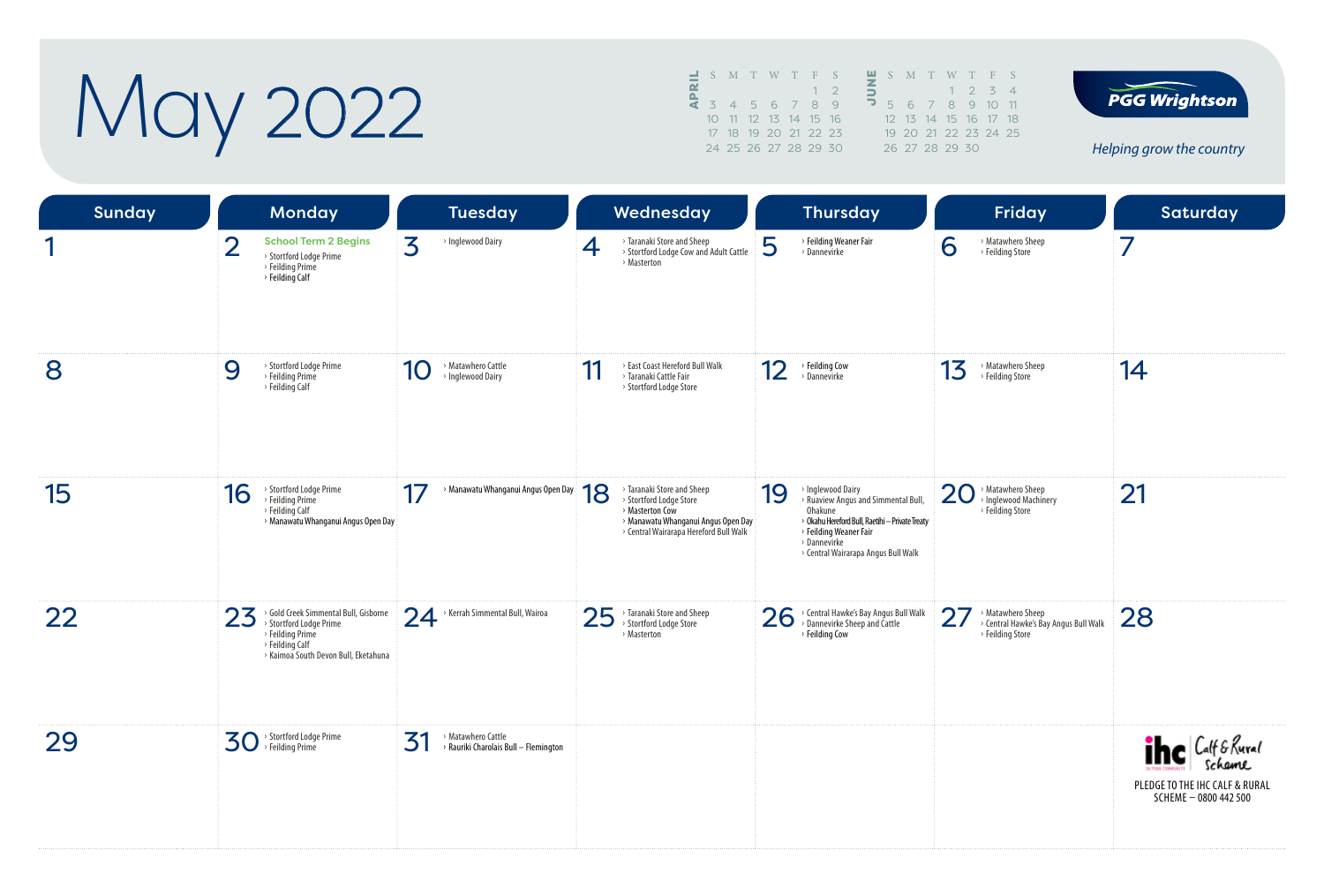#### **June 2022**

S M T W T F S<br>
1 2 3 4 5 6 7 8 9 10 11 12 13 14 15 16 17 18 19 20 21 22 23 24 25 26 27 28 29 30 31

|                   |  | S M T W T F S        |  |              |
|-------------------|--|----------------------|--|--------------|
| $\overline{5}$ 31 |  |                      |  | $1 \sqrt{2}$ |
|                   |  | 3 4 5 6 7 8 9        |  |              |
|                   |  | 10 11 12 13 14 15 16 |  |              |
|                   |  | 17 18 19 20 21 22 23 |  |              |
|                   |  | 24 25 26 27 28 29 30 |  |              |



| <b>Sunday</b>   | <b>Monday</b>                                                                                                                                                    | <b>Tuesday</b>                                                                                                                                                                                                        | Wednesday                                                                                                                                                                                                                                                   | <b>Thursday</b>                                                                                                                                                                                   | Friday                                                                                                               | <b>Saturday</b>                                                                        |
|-----------------|------------------------------------------------------------------------------------------------------------------------------------------------------------------|-----------------------------------------------------------------------------------------------------------------------------------------------------------------------------------------------------------------------|-------------------------------------------------------------------------------------------------------------------------------------------------------------------------------------------------------------------------------------------------------------|---------------------------------------------------------------------------------------------------------------------------------------------------------------------------------------------------|----------------------------------------------------------------------------------------------------------------------|----------------------------------------------------------------------------------------|
|                 |                                                                                                                                                                  |                                                                                                                                                                                                                       | > Taranaki Store and Sheep<br>> Stortford Lodge Store<br>> Masterton<br>> Te Taumata Hereford Bull, Masterton                                                                                                                                               | $\overline{2}$<br>> Tahuna and Hiwiroa Shorthorn Bull<br>$(bidr^*)$<br>> Dannevirke<br>> Glenbrae Hereford, Porangahau                                                                            | 3<br>> Matawhero Sheep<br>> Feilding Store<br>> Kay Jay Angus Bull, Masterton                                        | 4                                                                                      |
| 5               | <b>Queen's Birthday</b><br>6                                                                                                                                     | 7<br>> Mokairau Hereford Bull, Gisborne<br>> Hain Hereford Bull, Gisborne<br>> Wairere Angus Bull, Meremere<br>> Feilding Prime<br>> Otapawa Hereford Bull, Eketahuna<br><sup>&gt;</sup> Oregon Angus Bull, Masterton | 8<br>> Wilencote Hereford Bull, Gisborne<br>> Taranaki Cattle Fair<br>> Stortford Lodge Store<br>> Merchiston Angus Bull, Rata<br>> Masterton<br>> Dandaloo Angus Bull, Masterton<br>> Tapiri Angus Bull, Masterton<br>> Hinewaka Shorthorn Bull, Masterton | 9<br>> Ranui Angus Bull, Whanganui<br>> Pine Park Angus Bull, Marton<br>> Dannevirke<br>> Maungahina Hereford and Speckle<br>Park Bull, Masterton<br>> Glen Anthony Simmental Bull,<br>Waipukurau | > Matawhero Sheep<br>10<br>> Feilding Store<br>> Totaranui Angus Bull, Pahiatua<br>> Te Whanga Angus Bull, Masterton | 11                                                                                     |
| 12 <sup>2</sup> | > Stortford Lodge Prime<br>13<br>> Feilding Prime<br>> Atahua Angus Bull, Kiwitea<br>> Ngaputahi Angus Bull, Pohangina<br>> Mt Mable Angus Bull, Dannevirke      | > Matawhero Cattle<br>14<br>> Dandaleith Angus Bull, Dannevirke<br>> Elgin Angus Bull, Elsthorpe<br>> Brookwood Angus Bull, Takapau                                                                                   | FIELDAYS, MYSTERY CREEK<br>15<br>> Taranaki Store and Sheep<br>> Stortford Lodge Store<br>> Masterton<br>> Hallmark Angus                                                                                                                                   | FIELDAYS, MYSTERY CREEK<br>16<br>> Koanui Polled Hereford Bull, Havelock<br>North<br>> Dannevirke Sheep and Cattle                                                                                | FIELDAYS, MYSTERY CREEK<br>17<br>> Matawhero Sheep<br>> Waiterenui Angus Bull, Hastings<br>> Feilding Store          | 18<br>FIELDAYS, MYSTERY CREEK                                                          |
| 19              | $\rightarrow$ Stortford Lodge Prime<br>20<br>> Feilding Prime                                                                                                    | 21<br>Gembrooke 2yr Angus & Hereford,<br>Dannevirke                                                                                                                                                                   | 22<br>> Taranaki Store and Sheep<br>> Stortford Lodge Store<br>> Masterton                                                                                                                                                                                  | $23$ <sup>&gt;</sup> Dannevirke Winter Ewe                                                                                                                                                        | 24<br>Matariki<br>> Taranaki Beef Breeders Bull                                                                      | 25                                                                                     |
| 26              | Matawhero Combined Angus Bull<br>> Kaharau Angus Bull, Gisborne<br>> Tangihau/Cricklewood Angus Bull,<br>Gisborne<br>> Stortford Lodge Prime<br>> Feilding Prime | 28 > Ratanui Angus Bull, Tolaga Bay<br>> Whangara Angus Bull, Gisborne<br>> Turihaua Angus Bull, Gisborne                                                                                                             | 29<br>> Turiroa Angus Bull, Wairoa<br>> Taranaki Store and Sheep<br>> Stortford Lodge Store<br>> Kenhardt Angus Bull, Nuhaka<br>> Masterton                                                                                                                 | > Glanworth Angus Bull Pahiatua<br>$\mathbf{30}$ $\rightarrow$ Glanworth A                                                                                                                        |                                                                                                                      | <b>The Calf &amp; Rural</b><br>PLEDGE TO THE IHC CALF & RURAL<br>SCHEME - 0800 442 500 |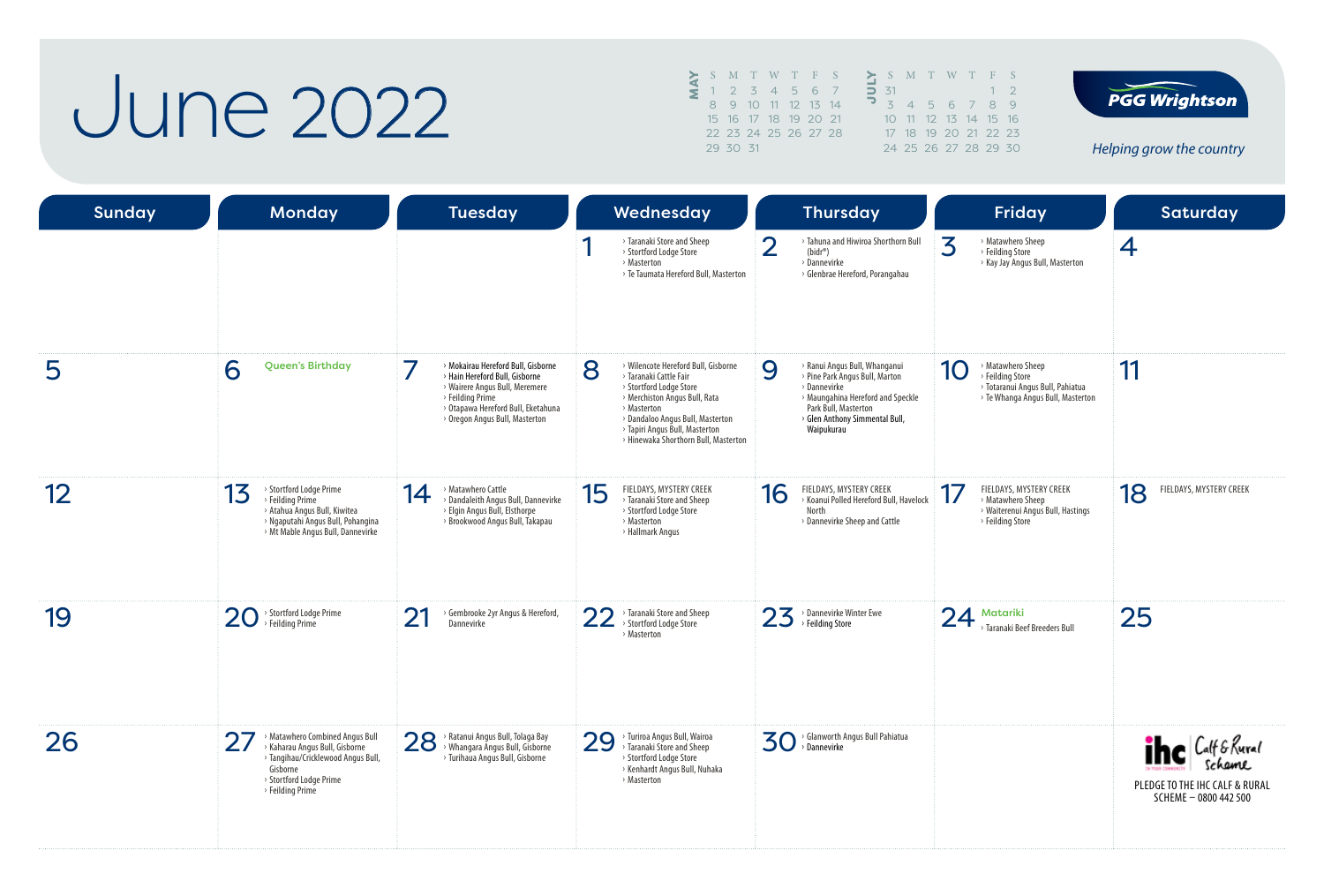# July 2022

|        | S M T W T F S        |  |             |          |               | S | M         |
|--------|----------------------|--|-------------|----------|---------------|---|-----------|
| $\leq$ |                      |  | $1 \t2 \t3$ | $\Delta$ | $\Rightarrow$ |   |           |
|        | 5 6 7 8 9 10 11      |  |             |          |               |   | 8         |
|        | 12 13 14 15 16 17 18 |  |             |          | <b>d</b>      |   | 14 15     |
|        | 19 20 21 22 23 24 25 |  |             |          |               |   | $21 \t22$ |
|        | 26 27 28 29 30       |  |             |          |               |   | 28 29     |
|        |                      |  |             |          |               |   |           |





| <b>Sunday</b> | <b>Monday</b>                                                                                                   | Tuesday                 | Wednesday                                                                                         | <b>Thursday</b>                                                    | Friday                                                                  | Saturday       |
|---------------|-----------------------------------------------------------------------------------------------------------------|-------------------------|---------------------------------------------------------------------------------------------------|--------------------------------------------------------------------|-------------------------------------------------------------------------|----------------|
| 31            | <b>The Calf &amp; Rural</b><br>PLEDGE TO THE IHC CALF & RURAL<br>SCHEME - 0800 442 500                          |                         |                                                                                                   |                                                                    | > Matawhero Sheep<br>> Feilding Store                                   | $\overline{2}$ |
| 3             | > Stortford Lodge Prime<br>4<br>> Feilding Prime                                                                | 5<br>> Matawhero Cattle | > Taranaki Store and Sheep<br>6<br>> Stortford Lodge Store<br>> Masterton                         | 7<br>> Dannevirke                                                  | 8<br><b>School Term 2 Ends</b><br>> Matawhero Sheep<br>> Feilding Store | 9              |
| 10            | > Stortford Lodge Prime<br>11<br>> Feilding Prime                                                               | 12                      | > Taranaki Cattle Fair<br>13<br>> Stortford Lodge Store<br>> Masterton                            | > Dannevirke Sheep and Cattle<br>14<br>> Feilding In Lamb Ewe Fair | 15<br>> Matawhero Sheep<br>> Feilding Store                             | 16             |
| 17            | > Inglewood Calf<br>> Stortford Lodge Prime<br>18<br>> Feilding Prime<br>> Feilding Calf                        | > Inglewood Dairy<br>19 | > Taranaki Store and Sheep<br>20<br>> Stortford Lodge Store<br>> Masterton                        | > Inglewood Calf<br>> Feilding Calf<br>21<br>> Dannevirke          | 22 <sup>&gt; Matawhero Sheep</sup>                                      | 23             |
| 24            | $25$ School Term 3 Begins<br>> Inglewood Calf<br>> Stortford Lodge Prime<br>> Feilding Prime<br>> Feilding Calf | 26<br>> Inglewood Dairy | > Taranaki Store and Sheep<br>27<br>> Stortford Lodge Store<br>> Mangatainoka Calf<br>> Masterton | 28 > Inglewood Calf<br>> Dannevirke                                | 29 > Matawhero Sheep                                                    | 30             |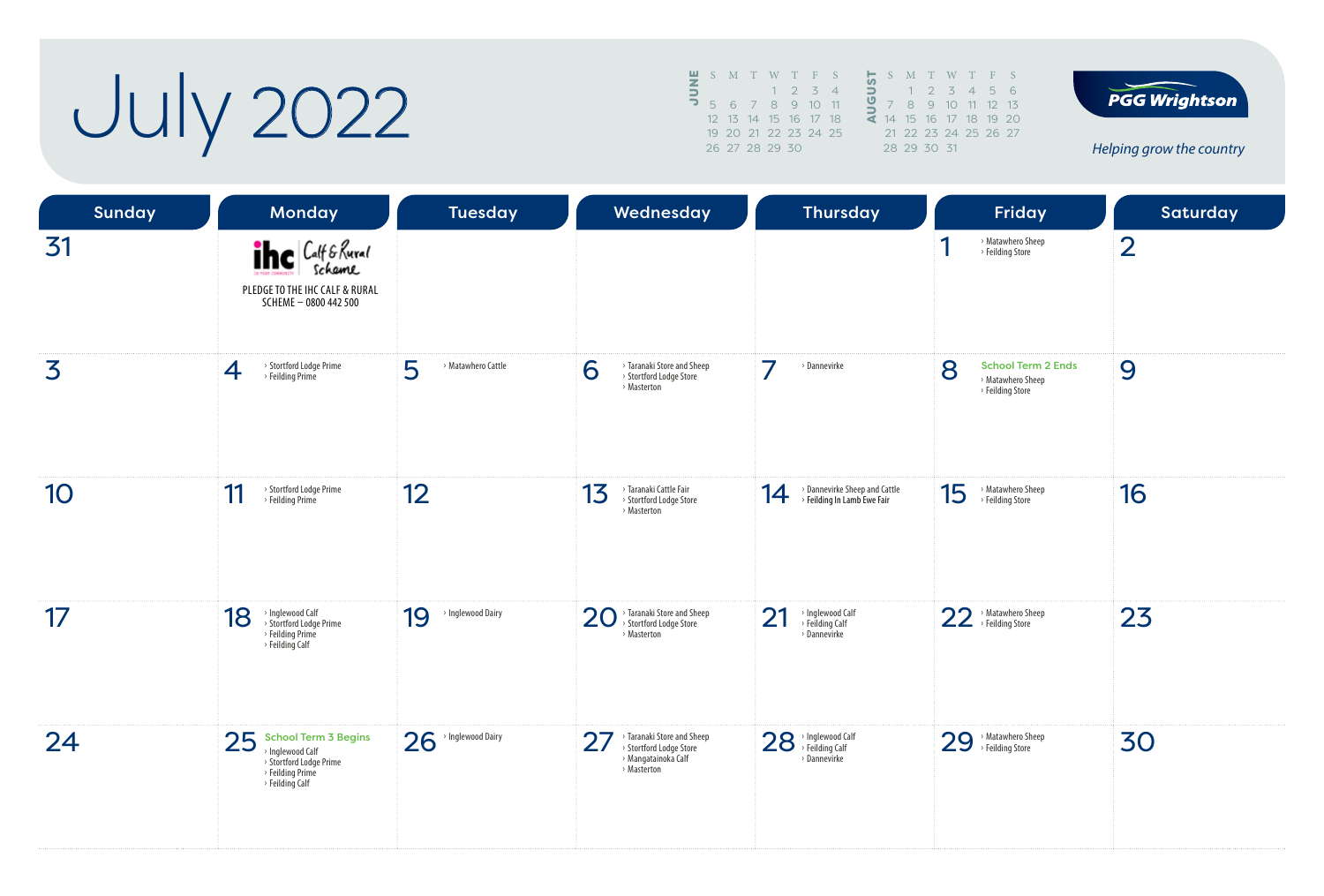### August 2022

|               | S M T W T F S  |  |                      |    |  |  | $\mathbf{r}$ s m $\mathbf{r}$ |  |
|---------------|----------------|--|----------------------|----|--|--|-------------------------------|--|
| $\Rightarrow$ | $-31$          |  |                      | 17 |  |  |                               |  |
|               | $\overline{z}$ |  | 4 5 6 7 8 9          |    |  |  | 456                           |  |
|               |                |  | 10 11 12 13 14 15 16 |    |  |  | 11 12 13                      |  |
|               |                |  | 17 18 19 20 21 22 23 |    |  |  | 18 19 20                      |  |
|               |                |  | 24 25 26 27 28 29 30 |    |  |  | 9, 25, 26, 27                 |  |
|               |                |  |                      |    |  |  |                               |  |





| <b>Sunday</b> | <b>Monday</b>                                                                            | <b>Tuesday</b>                       | Wednesday                                                                                                                          | <b>Thursday</b>                                           | Friday                                      | Saturday                                                                               |
|---------------|------------------------------------------------------------------------------------------|--------------------------------------|------------------------------------------------------------------------------------------------------------------------------------|-----------------------------------------------------------|---------------------------------------------|----------------------------------------------------------------------------------------|
|               | > Inglewood Calf<br>> Stortford Lodge Prime<br>> Feilding Prime<br>> Feilding Calf       | $\overline{2}$<br>> Matawhero        | 3<br>> Taranaki Store and Sheep<br>> Stortford Lodge Hogget and Cancer<br>Society Fundraiser<br>> Mangatainoka Calf<br>> Masterton | > Inglewood Calf<br>> Feilding Calf<br>4<br>> Dannevirke  | 5<br>> Matawhero Sheep<br>> Feilding Store  | 6                                                                                      |
| 7             | 8<br>> Inglewood Calf<br>> Stortford Lodge Prime<br>> Feilding Prime<br>> Feilding Calf  | 9                                    | > Taranaki Cattle Fair<br>10<br>> Stortford Lodge Store<br>> Feilding Hogget Fair<br>> Mangatainoka Calf<br>> Masterton            | 11<br>> Inglewood Calf<br>> Feilding Calf<br>> Dannevirke | 12<br>> Matawhero Sheep<br>> Feilding Store | 13                                                                                     |
| 14            | 15<br>> Inglewood Calf<br>> Stortford Lodge Prime<br>> Feilding Prime<br>> Feilding Calf | 16<br><sup>&gt;</sup> Taranaki Dairy | > Taranaki Store and Sheep<br>17<br>> Stortford Lodge Store<br>> Mangatainoka Calf<br>> Masterton                                  | > Inglewood Calf<br>> Feilding Calf<br>18<br>> Dannevirke | 19<br>> Matawhero Sheep<br>> Feilding Store | 20                                                                                     |
| 21            | 22 > Inglewood Calf<br>> Stortford Lodge Prime<br>> Feilding Prime<br>> Feilding Calf    | 23<br>> Taranaki Dairy               | 24 > Taranaki Store and Sheep<br>> Mangatainoka Calf<br>> Masterton                                                                | 25<br>> Inglewood Calf<br>> Feilding Calf<br>> Dannevirke | 26 > Matawhero She<br>> Matawhero Sheep     | 27                                                                                     |
| 28            | > Inglewood Calf<br>> Stortford Lodge Prime<br>29<br>> Feilding Prime<br>> Feilding Calf | > Taranaki Dairy<br>30               | > Taranaki Store and Sheep<br>31<br>> Mangatainoka Calf<br>> Stortford Lodge Store<br>> Masterton                                  |                                                           |                                             | <b>The Calf &amp; Rural</b><br>PLEDGE TO THE IHC CALF & RURAL<br>SCHEME - 0800 442 500 |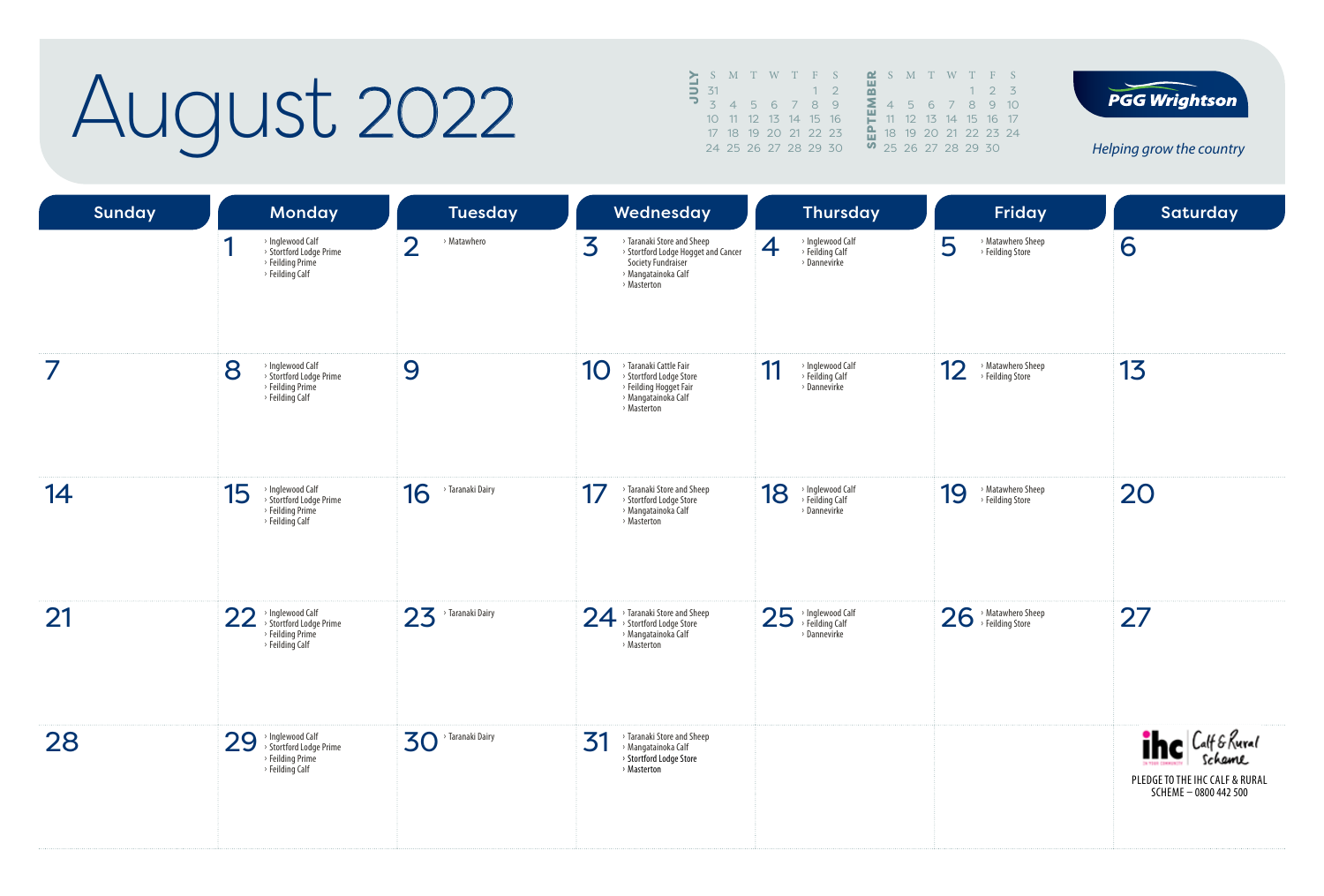### September 2022

|  | S M T W T F S           |  |                       | <b>M</b> S M T W T F S             |  |  |  |
|--|-------------------------|--|-----------------------|------------------------------------|--|--|--|
|  | $1 \t2 \t3 \t4 \t5 \t6$ |  | $\frac{10}{20}$ 30 31 |                                    |  |  |  |
|  | 7 8 9 10 11 12 13       |  |                       | 0 2 3 4 5 6 7 8                    |  |  |  |
|  | 14 15 16 17 18 19 20    |  |                       | $\overline{0}$ 9 10 11 12 13 14 15 |  |  |  |
|  | 21 22 23 24 25 26 27    |  |                       | <b>0</b> 16 17 18 19 20 21 21      |  |  |  |
|  | 28 29 30 31             |  |                       | 23 24 25 26 27 28 29               |  |  |  |
|  |                         |  |                       |                                    |  |  |  |

5 6 7 8 12 13 14 15 19 20 21 22 23 24 25 26 27 28 29



| Sunday                    | <b>Monday</b>                                                                                                                              | <b>Tuesday</b>                                                                                                                                      | Wednesday                                                                                                                                                        | <b>Thursday</b>                                                                                                                                    | <b>Friday</b>                                                                                                                        | <b>Saturday</b>                                                                        |
|---------------------------|--------------------------------------------------------------------------------------------------------------------------------------------|-----------------------------------------------------------------------------------------------------------------------------------------------------|------------------------------------------------------------------------------------------------------------------------------------------------------------------|----------------------------------------------------------------------------------------------------------------------------------------------------|--------------------------------------------------------------------------------------------------------------------------------------|----------------------------------------------------------------------------------------|
|                           |                                                                                                                                            |                                                                                                                                                     |                                                                                                                                                                  | > Inglewood Calf<br>> Feilding Calf<br>> Dannevirke                                                                                                | $\overline{2}$<br>> Matawhero Sheep<br>> Feilding Store                                                                              | 3                                                                                      |
| 4                         | 5<br>> Inglewood Calf<br>> Stortford Lodge Prime<br>> Feilding Prime<br>> Feilding Calf                                                    | 6<br>> Matawhero Cattle<br>> Taranaki Dairy                                                                                                         | > Taranaki Cattle Fair<br>> Stortford Lodge Store<br>> Mangatainoka Calf<br>> Masterton                                                                          | 8<br>$\rightarrow$ Inglewood Calf<br>> Hurley On Farm Bull<br>> Feilding Calf<br>> Dannevirke<br>> McFadzean Cattle Co Yearling Bull,<br>Masterton | > Matawhero Sheep<br>9<br>> The Hairy Spot' Hereford Bull, Hawera<br>> Feilding Store                                                | 10                                                                                     |
| 11                        | > Inglewood Calf<br>12<br>> Stortford Lodge Prime<br>> Feilding Prime<br>> Feilding Calf<br>> Te Whanga Angus Yearling Bull,<br>Masterton  | 13<br><sup>&gt;</sup> Taranaki Dairy<br>> Totaranui Angus Yearling Bull,<br>Pahiatua                                                                | > Taranaki Store and Sheep<br>14<br>> Shadow Downs Hereford Yearling and<br>2 Yr Bull, Waverley<br>> Stortford Lodge Store<br>> Mangatainoka Calf<br>> Masterton | > Mangaotea Bull, Tariki<br>15<br>> Feilding Calf<br>> Dannevirke                                                                                  | > Matawhero Sheep<br>16<br>> Feilding Store<br>> Kay Jay Yearling Angus Bull and Heifer,<br>Masterton                                | 17                                                                                     |
| 18                        | > Inglewood Calf<br>19<br>> Stortford Lodge Prime<br>> Feilding Prime<br>> Feilding Calf<br>> Mt Mable Angus Yearling Bull,<br>Dannevirke  | > Turihaua Angus Spring Bull, Gisborne<br>20<br>Ratanui Angus Yearling Bull, Tolaga Bay<br>> Taranaki Dairy<br>> Clearview Simmentals, New Plymouth | <b>つ1</b><br>> Taranaki Store and Sheep<br>$\angle$<br>> Stortford Lodge Store<br>> Mangatainoka Calf<br>> Masterton                                             | > Riverton Ezicalve Hereford Bull, Fordell<br>22<br>> Feilding Calf<br>> Dannevirke                                                                | 23<br>> Matawhero Sheep<br>> Waiterenui Angus Yearling Bull<br>> Feilding Store<br>> Maungahina Hereford Yearling Bull,<br>Masterton | 24                                                                                     |
| 25 Daylight Saving Begins | 26<br><b>South Canterbury</b><br><b>Anniversary</b><br>> Inglewood Dairy<br>> Stortford Lodge Prime<br>> Feilding Prime<br>> Feilding Calf | 27<br>Taranaki Dairy<br>Ardo Ezicalve Hereford Bull, Marton<br>> Motere Angus Yearling Bull,<br>Waipukurau                                          | 28 > Taranaki Store and Sheep<br>> Stortford Lodge Store<br>> Mangatainoka Calf<br>> Masterton Spring Cattle<br>> Merchiston Angus Yearling Bull                 | $29$ <sup>, Ranui Angus Yearling Bull &amp; Heifer</sup><br>> Dannevirke                                                                           | 30<br><b>School Term 3 Ends</b><br>Matawhero Sheep<br>> Stratford Service and Heifer Bulls<br>> Feilding Store                       | <b>The Calf &amp; Rural</b><br>PLEDGE TO THE IHC CALF & RURAL<br>SCHEME - 0800 442 500 |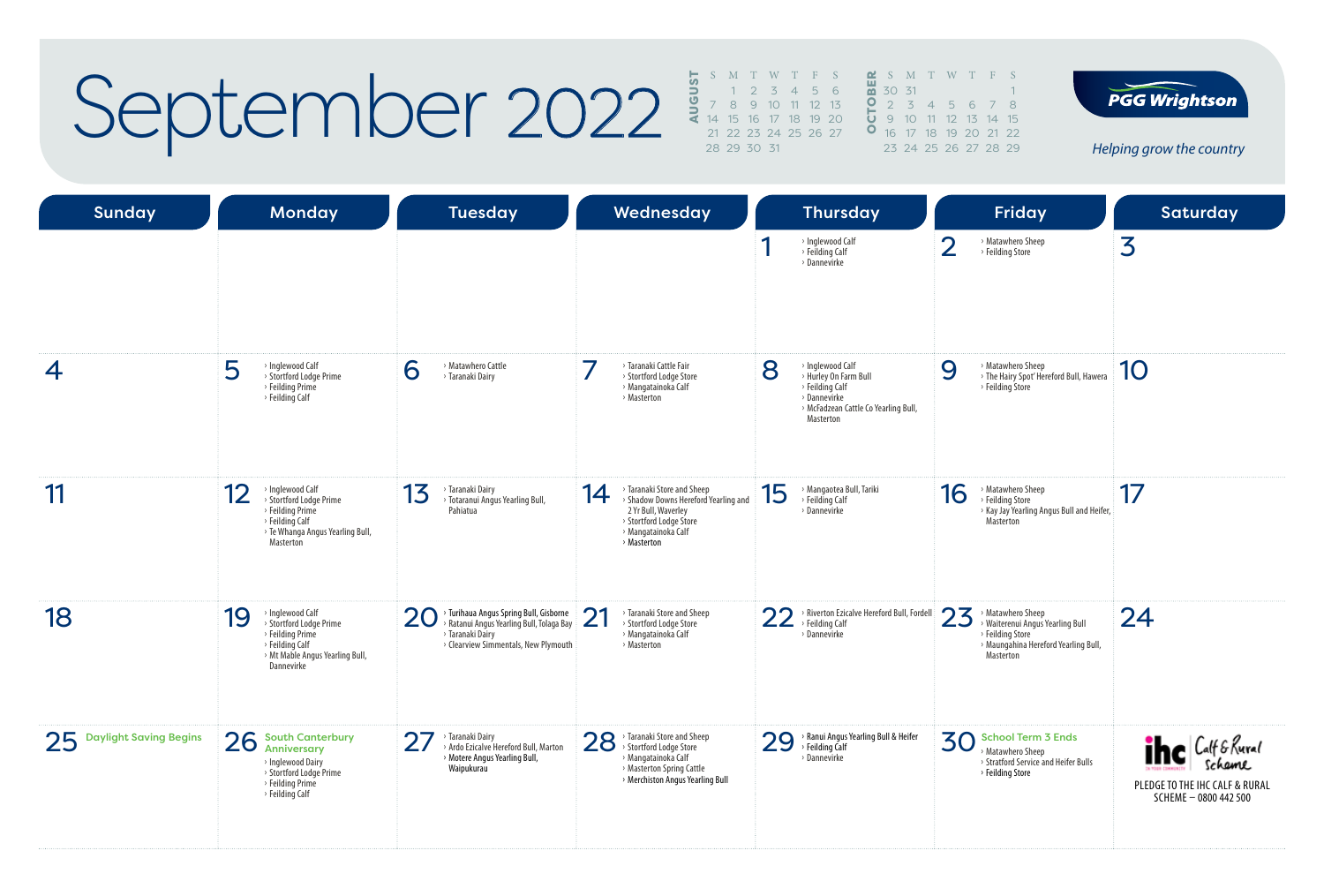#### October 2022

|   |    | S M T W T F S          |  |         |  |   | <b>≃</b> S M    |    |
|---|----|------------------------|--|---------|--|---|-----------------|----|
| മ |    |                        |  | $2^{5}$ |  |   |                 |    |
| Σ |    | 4 5 6 7 8 9 10         |  |         |  | Σ |                 |    |
|   | 11 | 12  13  14  15  16  17 |  |         |  |   | 13 <sup>7</sup> | 14 |
|   | 18 | 19 20 21 22 23 24      |  |         |  | O | 20, 21          |    |
|   |    | 25 26 27 28 29 30      |  |         |  |   | 27 28           |    |
|   |    |                        |  |         |  |   |                 |    |



*Helping grow the country*

**PGG Wrightson** 

| <b>Sunday</b>    | <b>Monday</b>                                                                                                           | <b>Tuesday</b>                       | Wednesday                                                                                                         | <b>Thursday</b>                                                                                                        | Friday                                                                                                      | Saturday              |
|------------------|-------------------------------------------------------------------------------------------------------------------------|--------------------------------------|-------------------------------------------------------------------------------------------------------------------|------------------------------------------------------------------------------------------------------------------------|-------------------------------------------------------------------------------------------------------------|-----------------------|
| 30 WAIRARAPA A&P | <b>Marlborough Anniversary</b><br>31<br>> Stortford Lodge Prime<br>> Feilding Prime                                     |                                      |                                                                                                                   |                                                                                                                        |                                                                                                             | 1                     |
| $\overline{2}$   | 3<br>> Inglewood Calf<br>> Stortford Lodge Prime<br>> Feilding Prime<br>> Feilding Calf                                 | > Matawhero Cattle<br>$\overline{4}$ | > Taranaki Store and Sheep<br>5<br>> Stortford Lodge Store<br>> Mangatainoka Calf<br>> Masterton                  | 6<br>> Dannevirke<br>> Glanworth Angus Yearling Pahiatua                                                               | > Matawhero Sheep<br>> Feilding Store                                                                       | 8                     |
| 9                | > Inglewood Calf<br>> Stortford Lodge Prime<br>10<br>> Feilding Prime<br>> Feilding Calf                                | 11                                   | > Taranaki Cattle Fair<br>12<br>> Stortford Lodge Store<br>> Masterton                                            | POVERTY BAY A&P<br>13<br>> Dannevirke                                                                                  | POVERTY BAY A&P<br>14<br>→ Feilding Store                                                                   | POVERTY BAY A&P<br>15 |
| 16               | <b>School Term 4 Begins</b><br>17<br>> Inglewood Calf<br>> Stortford Lodge Prime<br>> Feilding Prime<br>> Feilding Calf | 18                                   | HAWKE'S BAY A&P<br>19<br>> Stortford Lodge Spring Cattle and<br>Lamb<br>> Taranaki Store and Sheep<br>> Masterton | HAWKE'S BAY A&P<br>> Taranaki Dairy Beef<br>20<br>> Dannevirke<br>> Grassendale Terminal Ram, Masterton<br>Showgrounds | 21<br><b>Hawke's Bay Anniversary</b><br><b>HAWKE'S BAY A&amp;P</b><br>> Matawhero Sheep<br>> Feilding Store | 22                    |
| 23               | $24$ Labour Day                                                                                                         | 25<br>$\rightarrow$ Feilding Prime   | 26<br>> Taranaki Store and Sheep<br>> Stortford Lodge Store<br>> Martinborough and Masterton Spring<br>Cattle     | $27$ <sup>&gt;Dannevirke</sup>                                                                                         | 28 > Matawhero Sheep                                                                                        | 29 WAIRARAPA A&P      |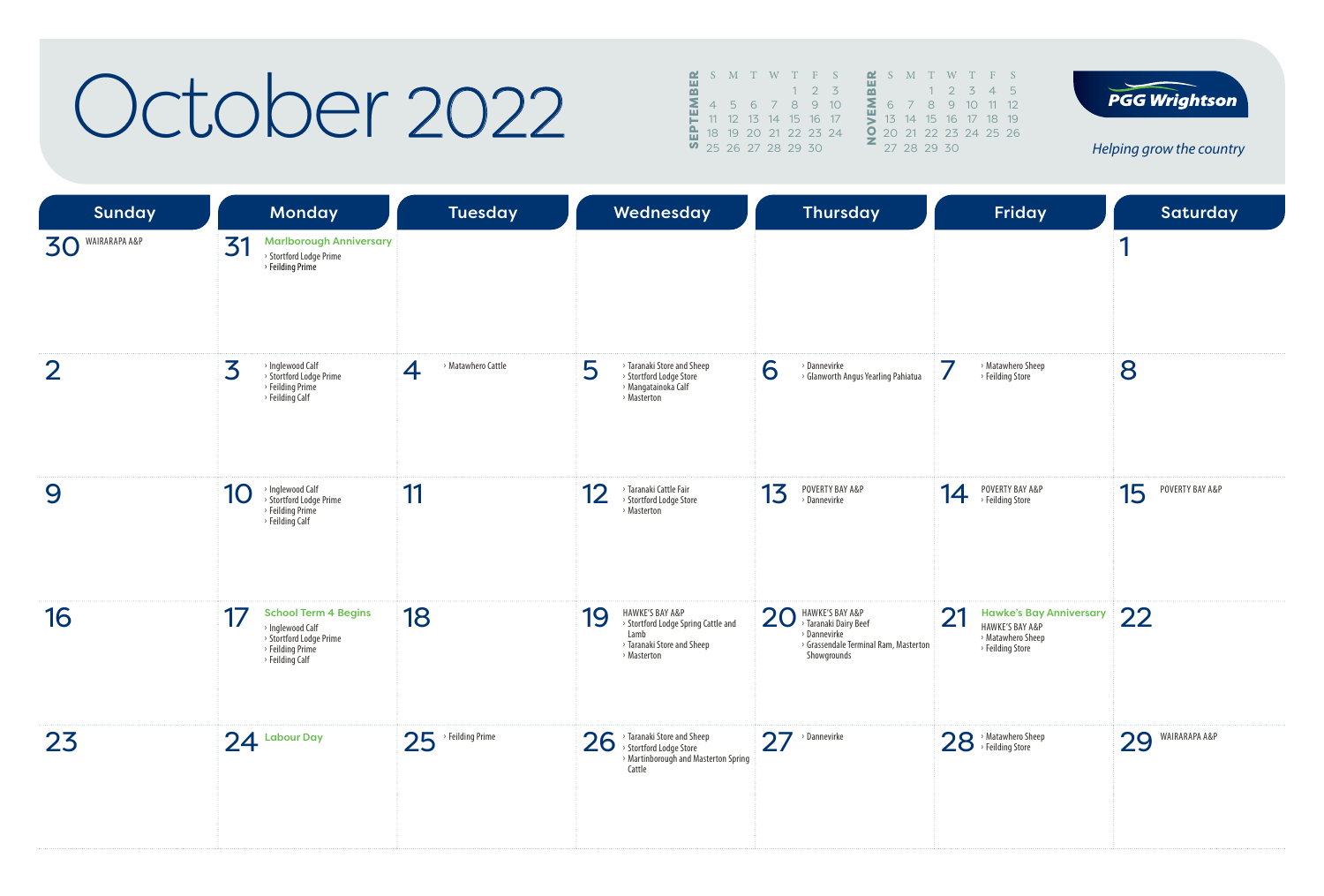### November 2022

|       | S M T W T F S        |  |  |  |    | $\mathbf{C}$ S M T |  |
|-------|----------------------|--|--|--|----|--------------------|--|
| 30 31 |                      |  |  |  | ळ  |                    |  |
|       | 2 3 4 5 6 7 8        |  |  |  | Σ. | 456                |  |
|       | 9 10 11 12 13 14 15  |  |  |  |    | <b>U</b> 11 12 13  |  |
|       | 16 17 18 19 20 21 22 |  |  |  |    | 18 19 20           |  |
|       | 23 24 25 26 27 28 29 |  |  |  |    | 25 26 27 2         |  |



**PGG Wrightson** 

| <b>Sunday</b>      | <b>Monday</b>                                                                                           | <b>Tuesday</b>                                                    | Wednesday                                                                                                   | <b>Thursday</b>                                                                             | Friday                                                                                                             | <b>Saturday</b>                               |
|--------------------|---------------------------------------------------------------------------------------------------------|-------------------------------------------------------------------|-------------------------------------------------------------------------------------------------------------|---------------------------------------------------------------------------------------------|--------------------------------------------------------------------------------------------------------------------|-----------------------------------------------|
|                    |                                                                                                         | ◀<br>> Matawhero Cattle                                           | $\overline{2}$<br>> Taranaki Store and Sheep<br>> Stortford Lodge Spring Lamb<br>> Masterton                | 3<br>> Taranaki Dairy Beef<br>> Feilding Dairy Beef<br>> Dannevirke Sheep and Spring Cattle | > Matawhero Sheep<br>4<br>> Taranaki Service and Cow Bulls<br>> Feilding Store                                     | 5<br>MANAWATU A&P                             |
| MANAWATU A&P<br>6  | > Stortford Lodge Prime<br>> Feilding Prime                                                             | 8<br>> Dannevirke Pahiatua Dairy Beef                             | > Taranaki Cattle Fair<br>9<br>> Stortford Lodge Store<br>> Masterton Lamb                                  | <b>CENTRAL HAWKE'S BAY A&amp;P</b><br>10<br>> Dannevirke                                    | 11<br><b>Canterbury Anniversary</b><br><b>CENTRAL HAWKE'S BAY A&amp;P</b><br>> Matawhero Sheep<br>> Feilding Store | 12<br>CENTRAL HAWKE'S BAY A&P<br>WANGANUI A&P |
| WANGANUI A&P<br>13 | > Stortford Lodge Prime<br>14<br>> North Island Perendale Ram, Te Kuiti<br>$\rightarrow$ Feilding Prime | 15<br>WAVERLEY A&P<br>> Mana Stud Romney Ram, Masterton           | > Taranaki Store and Sheep<br>16<br>> Stortford Lodge Store<br>> Masterton Lamb<br>> Te Whanga On Farm Lamb | > Taranaki Dairy Beef<br>17<br>> Feilding Dairy Beef<br>> Dannevirke                        | EGMONT A&P<br>18<br>> Matawhero Sheep<br>> Feilding Store                                                          | EGMONT A&P<br>19                              |
| 20                 | > Stortford Lodge Prime<br>21<br>> Feilding Prime                                                       | > Pine Park Ram, Marton<br>22<br>> Dannevirke Pahiatua Dairy Beef | > Taranaki Store and Sheep<br>23<br>> Stortford Lodge Store<br>> Masterton Lamb                             | $24$ <sup>, Dannevirke</sup>                                                                | 25<br>STRATFORD A&P<br>> Matawhero Sheep<br>> Matawhero Combined Ram Breeders<br>> Feilding Store                  | STRATFORD A&P<br>26                           |
| 27 STRATFORD A&P   | 28 Chatham Islands and<br>Westland Anniversary<br>> Stortford Lodge Prime<br>> Feilding Prime           | 29                                                                | > Taranaki Store and Sheep<br><b>30</b><br>> Stortford Lodge Store<br>> Masterton                           |                                                                                             |                                                                                                                    |                                               |